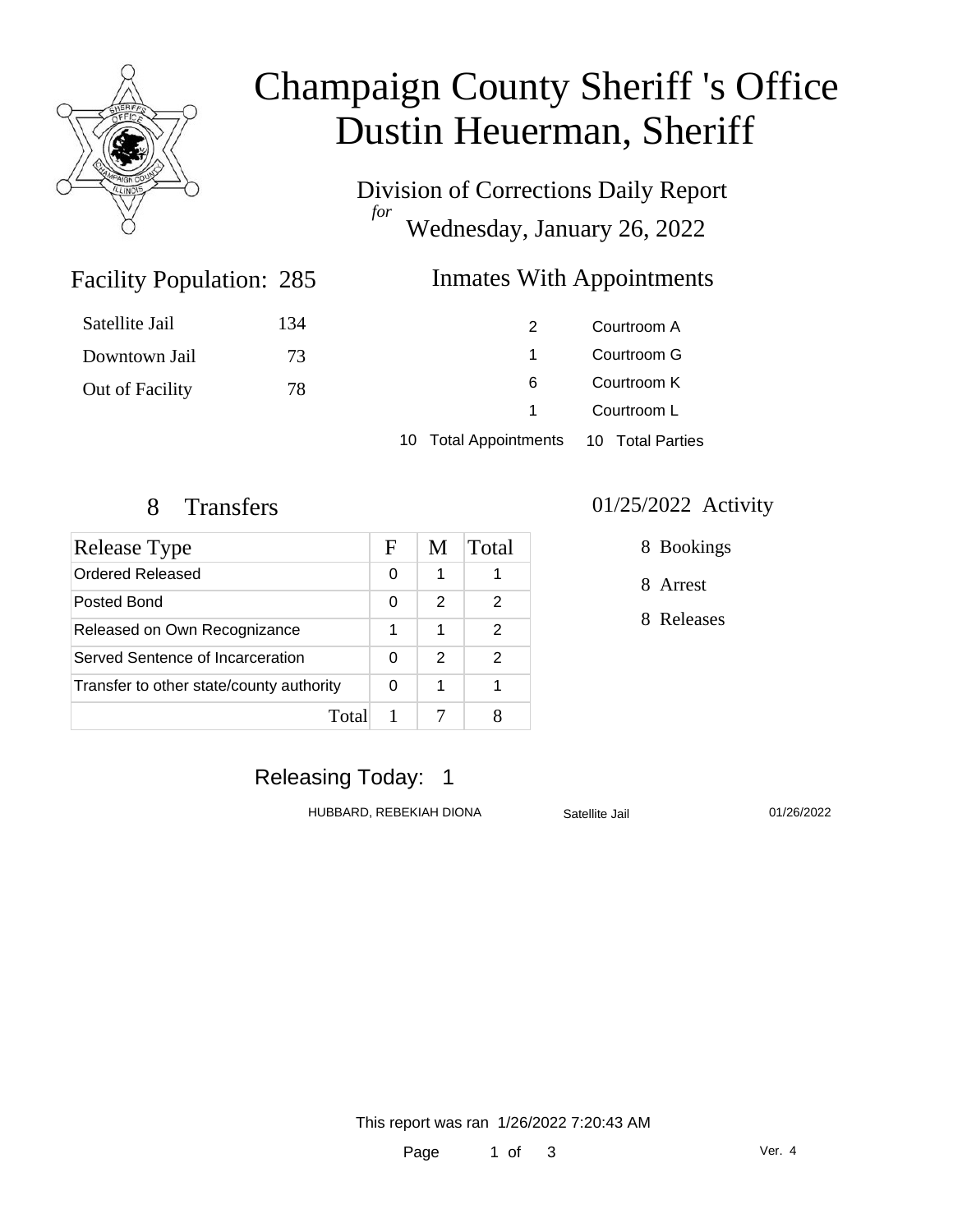

# Champaign County Sheriff 's Office Dustin Heuerman, Sheriff

Division of Corrections Daily Report *for* Wednesday, January 26, 2022

#### Custody Status Count

- Direct Criminal Contempt 1
- Electronic Home Dentention 14
	- Felony Arraignment 4
	- Felony Pre-Sentence 7
		- Felony Pre-Trial 210
	- Felony Pre-Trial DUI 4
	- Felony Sentenced CCSO 4
	- Felony Sentenced IDOC 27
		- Hold Sentenced IDOC 1
		- Hold Sentenced Other 1
		- Misdemeanor Pre-Trial 6
			- Petition to Revoke 1
			- Remanded to DHS 4
	- Traffic Sentenced CCSO 1
		- Total 285

This report was ran 1/26/2022 7:20:43 AM